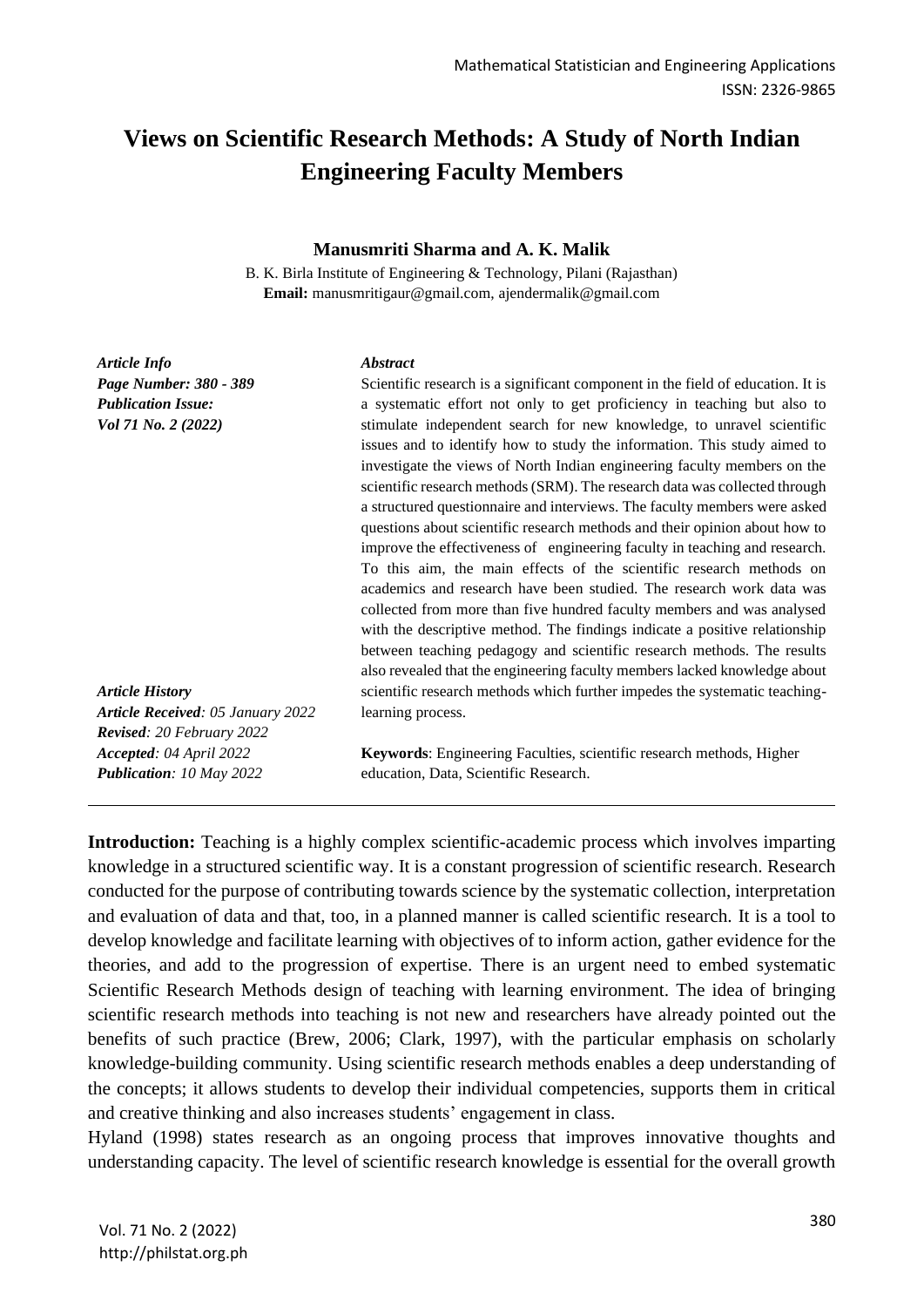of students and teachers both (Sampson and Blanchard 2012). Right now scientific research methods are one of the best processes for getting efficient strategies in business organizations as well as improvement in teaching skills in faculty members and understanding about subject in students (Glesne 2016). The importance of scientific research methodology indicates the innovation and improvement in teaching skills (Choi et al. 2019). There is a vital significance of Scientific Research Methods for engineering education research as well as for development of this scholarly field. The teacher's subjectivity and classroom situations interact in dialectic fashion to shape the nature of classroom teaching. (Sharma; 2021) Scientific research methods are crucial for researchers in order for the quality and scope of research. Methods have received substantial attention in the engineering education literature (Borrega, Doughlas & Amelink, 2009; Koro-Ljungberg & Douglas, 2008; Olsa, Moskal, & Miller, 2005). Research-led teaching involves exploiting the teacher's own research to benefit student learning and outcomes (Trowler & Wareham, 2008).

Scientific research methods are based on the study of mathematics and statistics which is also important in the teaching, marketing, entrepreneurship skills (Malik et al. 2016). According to (Tsai 2007) the most important factors in scientific research is learning of innovative idea with practice and testing with different conditions of scientific knowledge, which shapes the scientific research idea and approach. The present study is related to the assessment, participating, and investigates the improvement in engineering faculty members through scientific research-based survey. Mostly scientific research method-based study focused on the academic from research point of view Liang et al. (2009). Many similar studies (Wilson, 1990; Hull, 2010; Lederman 2019; Cigdemoglu and Koseoglu, 2019; Eliyahu et al., 2020) studied the base of a higher level of knowledge about academic papers and scientific research. The importance of operations research in quality education generates the responsibility of teachers in the teaching and learning process (Malik and Malik 2016). Regarding this outcome, the scientific research method examines the relationships between academic and research skills improvement of the faculty members. Harland and Stainforth (2000) find that the hurdles that prevent the academics from engaging include academics perceiving research as a timeconsuming activity and themselves as having already completed their professional learning. Roth et al. (1998) suggested various levels for better performance in academic and research of teachers through scientific research.

Scientific research methods play a very vital role in organizing and communication information to students innovative and research skills. Here, in this study scientific research is a key factor in both academic and research affecting overall performance of faculty members. This research study was examined through a literature review in which we use systematic methods to obtain the relevant data analysis, selection and research.

A multitude of research has been done on the theory, process and the use of scientific research methods as a learning tool but relatively limited attention has been given to study the assessment of engineering faculty members on scientific research methods. The present study attempts to explore the knowledge of engineering faculty members about scientific research methods and discusses various aspects related to it in a more specific way. It mainly focuses on the application of SRM in the overall performance of North Indian engineering faculty members and investigates the significant relationship between the application of scientific research methods and teaching-learning process.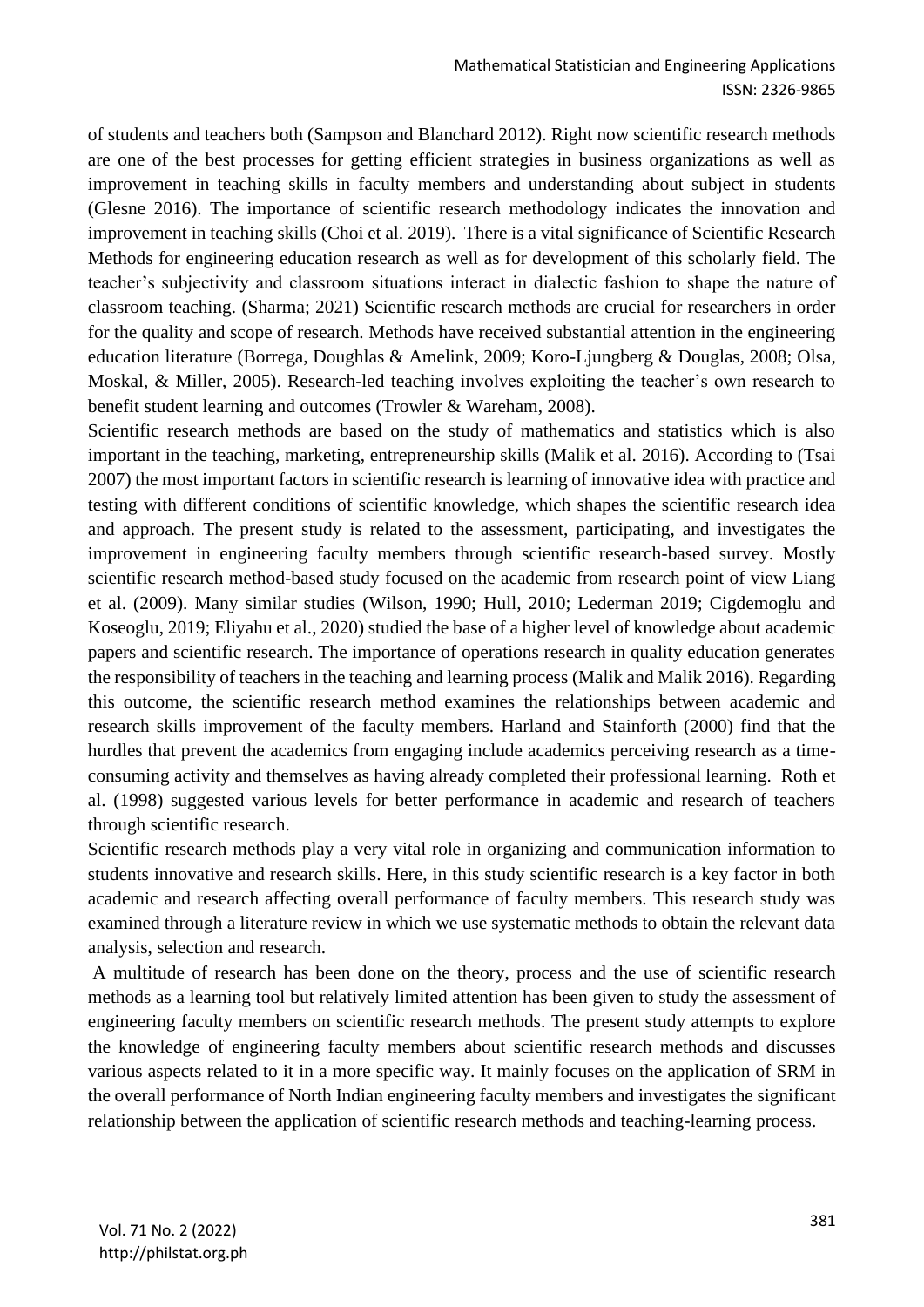# **Methodology**

The scientific research method is a very important tool for solving many engineering, science, and technological problem. To examine the assessment of engineering faculties on scientific research method in depth, we used qualitative study that involves semi-structured interviews and survey. Qualitative methods play an essential role in understanding user needs and behaviours as more formally seen tools such as quantitative studies (Mann et al., 2012). This study is based on qualitative observation of the engineering faculty in which finding the participant group, data collection, and data analysis methods are considered according to the nature of qualitative research. The study attempts to answer two major questions:

1. How effective are the Scientific Research Methods to enhance student learning?

2. How to integrate Scientific Research Methods to improve student learning/engagement?

To answer the above mentioned questions, a questionnaire was prepared and administered into Engineering Faculty members of North India region. The goal of this study was to understand the knowledge of teaching faculty about SRM and the implementation of SRM in their teaching pedagogy. The study also attempts to investigate the effectiveness of using SRM for academic and research purposes. The main questions used in this study are as follows1. Do you know about Scientific Research Methods?

2. Have you collected data for Scientific Research Methods?

3. Have you done any experimental work for Scientific Research Methods?

4. Up to what level have you used or is using/ may use Scientific Research Methods in completing your Ph.D.

5. Do you use Scientific Research Methods as a research Supervisor or in any research or researchoriented pursuit?

6. Are you using Scientific Research Methods in teaching?

7. Do you think Scientific Research Methods is effective for academic purpose?

Based on the objectives the following hypotheses were formed:

H1: There is a significant relationship between Scientific Research Methods and teaching.

H2: There is a significant relationship between Scientific Research Methods and research-oriented pursuit.

## **Conceptual model**



Figure 1 Conceptual Model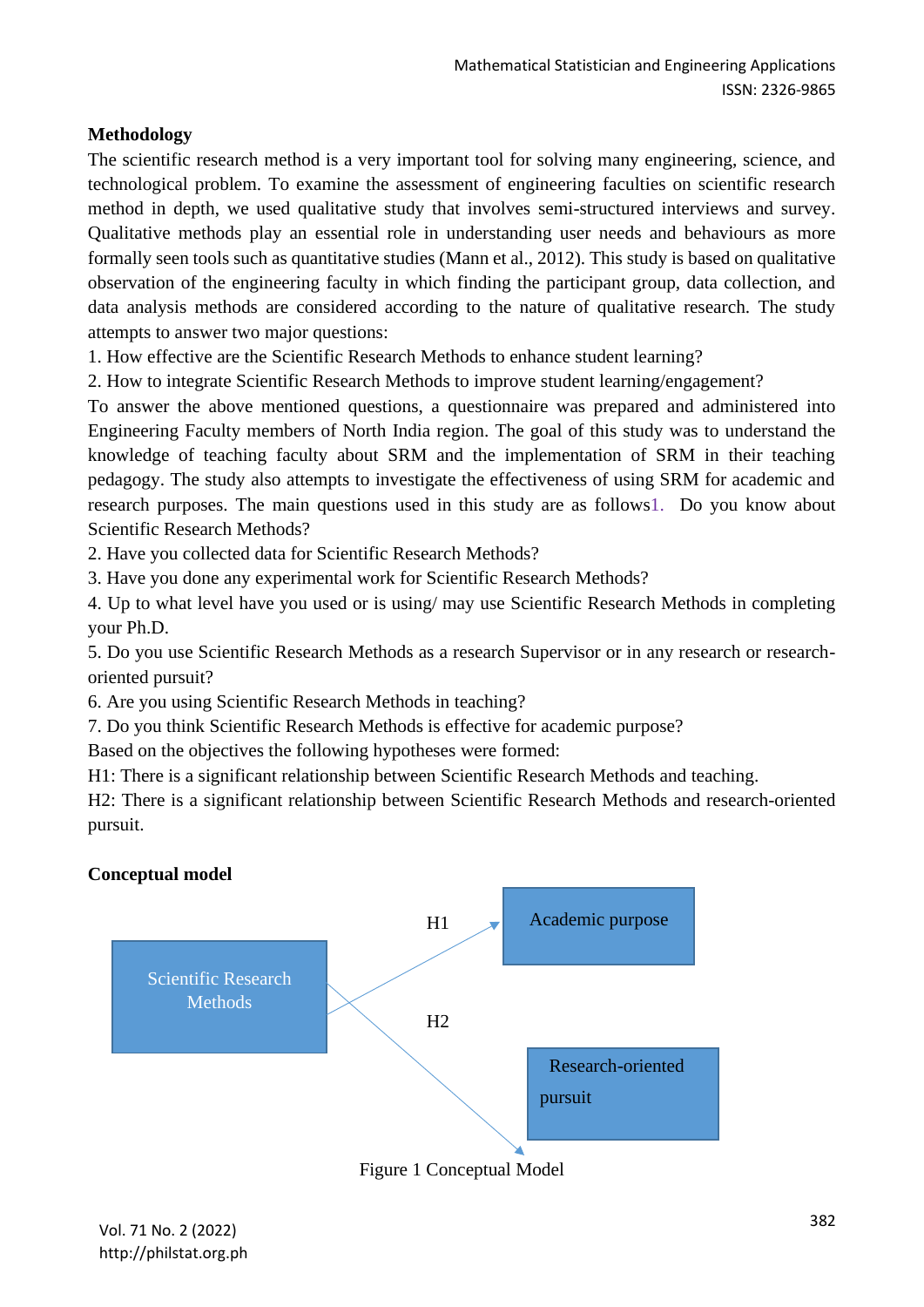**Pilot Research:** The pilot study was carried out to assess the reliability and validity of the questionnaire for the main study, so as to develop a better instrument, as well as to provide a preliminary glance at the implementation of SRM by North Indian engineering faculty.

#### **Data Collection:**

To evaluate the assessment of engineering faculties on scientific research methods, the data was collected in two stages. In the first stage, on online survey of Assessment of Scientific Research Methods (SRM) Questionnaire was constructed. Scales based on previous research were used to assess implementation of SRM in the engineering classroom. The e-questionnaire utilized included two sections, one with demographic information and the other with seven key items on the assessment of North Indian Engineering faculty about SRM pertaining to the primary variables under research. The google form was emailed and also shared on the WhatsApp group and Telegram group of the engineering faculty members, and the participants were asked to fill it out. While analysing the forms, the information of some participants were found insufficient. In this regard, those participants were interviewed using semi-structured interview. The interview was conducted on video call. After getting more than five hundred engineering faculty members' data, we try to clarify the collected data through the assessment on the scientific research method questionnaire and confirm the correct information.

#### **Data Analysis:**

The process of data analysis was carried in two stages: the analysis of the Assessment of North Indian Engineering faculty on SRM Questionnaire and the analysis of the interview data. Both analyses were combined in the finding section. Rating scales using a four point Likert-type scale (1= No response; 2= Slightly; 3=Mostly; 4=Completely) were used for all the survey. The researchers gathered information from participants by integrating these tools into a single one consolidated survey Google form to allow participants to express how much they agree or disagree with a particular question. At this point the answers given by the participants were analysed and classified under these four points. In the second stage, the interview data were analysed. These data were also classified under the headings mentioned above. The whole data were analysed through a descriptive analysis. The descriptive analysis includes performing the analysis process within the scope of predetermined themes (Glesne, 2016). As the theme was predetermined so the descriptive analysis was used.

#### **Result and findings**

The main aim of the current study is to examine the implementation of SRM by North Indian Engineering Faculty. It also attempts to analyse components of various factors of SRM and their correlation between these and implementation of SRM in an engineering classroom. To address the research questions, assessment of engineering faculties on scientific research method was done under (No response, slightly, mostly, completely) in the following table.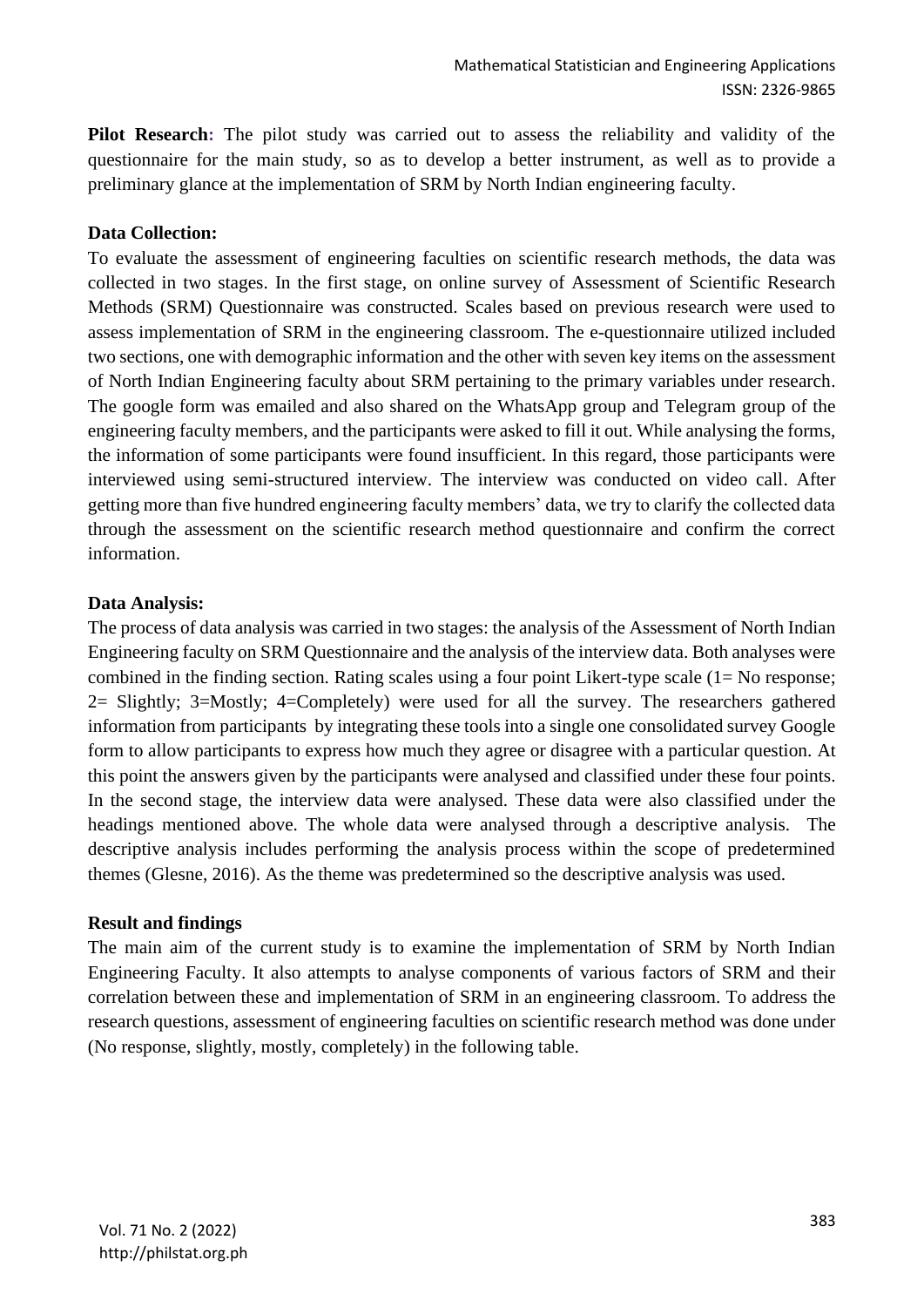| <b>Questions</b>                          | N <sub>0</sub> | Slightly | <b>Mostly</b> | <b>Completely</b> | <b>Total</b> |
|-------------------------------------------|----------------|----------|---------------|-------------------|--------------|
|                                           | response       | (%)      | (%)           | (%)               |              |
|                                           | (%)            |          |               |                   |              |
| 1. Do you know<br>about Scientific        | 5.8            | 7.7      | 9.6           | 76.9              | 100          |
| <b>Research Methods?</b>                  |                |          |               |                   |              |
| 2. Have you collected data for Scientific | 36.5           | 11.6     | 15.4          | 36.5              | 100          |
| <b>Research Methods?</b>                  |                |          |               |                   |              |
| 3. Have you done any experimental         | 53.8           | 7.7      | 11.6          | 26.9              | 100          |
| work for Scientific Research Methods?     |                |          |               |                   |              |
| 4. Up to what level have you used or is   | 9.6            | 26.9     | 48.1          | 15.4              | 100          |
| using/ may use Scientific Research        |                |          |               |                   |              |
| Methods in completing your Ph.D.          |                |          |               |                   |              |
| 5. Do you use Scientific Research         | 7.7            | 38.4     | 36.5          | 17.3              | 100          |
| Methods as a research Supervisor or in    |                |          |               |                   |              |
| research or research-oriented<br>any      |                |          |               |                   |              |
| pursuit?                                  |                |          |               |                   |              |
| 6. Are you using Scientific Research      | 23.1           | 15.4     | 44.2          | 17.3              | 100          |
| Methods in teaching?                      |                |          |               |                   |              |
| 7. Do you think Scientific Research       | 7.7            | 7.7      | 38.4          | 46.2              | 100          |
| Methods is effective for academic         |                |          |               |                   |              |
| purpose?                                  |                |          |               |                   |              |

Data were collected from a google form sample of more than 500, in which 40.4% faculty members were found as not completed their research work and 59.6% faculties completed their Ph.D. degree; 28.8% faculties were found as a research supervisor of the research work where 71.2% faculties were not working as research supervisor.

Regarding Q.1, the mainstream of the faculty members (76.9%) stated the views by saying "completely knowledge about SRM"; some faculties (9.6%) expressed views by saying mostly used SRM; some faculties (7.7%) expressed their views as "slightly" used SRM; and some faculties (5.8%) discussed that there was "no use" of SRM.

In Q.2, some faculty members (36.5%) expressed the views by saying "collected data for SRM"; (15.4%) faculties stated views by saying "mostly" collected data for SRM; (11.6%) faculties expressed their views as "slightly" collected data for SRM; and some faculties (36.5%) discussed that "never" collected data for SRM.

For Q.3, some faculty members (26.9%) communicated the views by saying "done experimental work for SRM"; (11.6%) faculties stated views by saying "mostly" done experimental work for SRM; (7.7%) faculties expressed their views as "slightly" done experimental work for SRM; and the mainstream of the faculty members (53.8%) discussed that "never" done experimental work for SRM. Regarding Q.4, (15.4%) faculty members expressed the views by saying "used SRM for completing Ph.D."; and the mainstream of the faculty members (48.1%) stated views by saying "mostly" used SRM for completing Ph.D; some faculties (26.9%) expressed their views as "slightly" used SRM for completing Ph.D; and some faculties (9.6%) discussed that there was no use of SRM for completing Ph.D.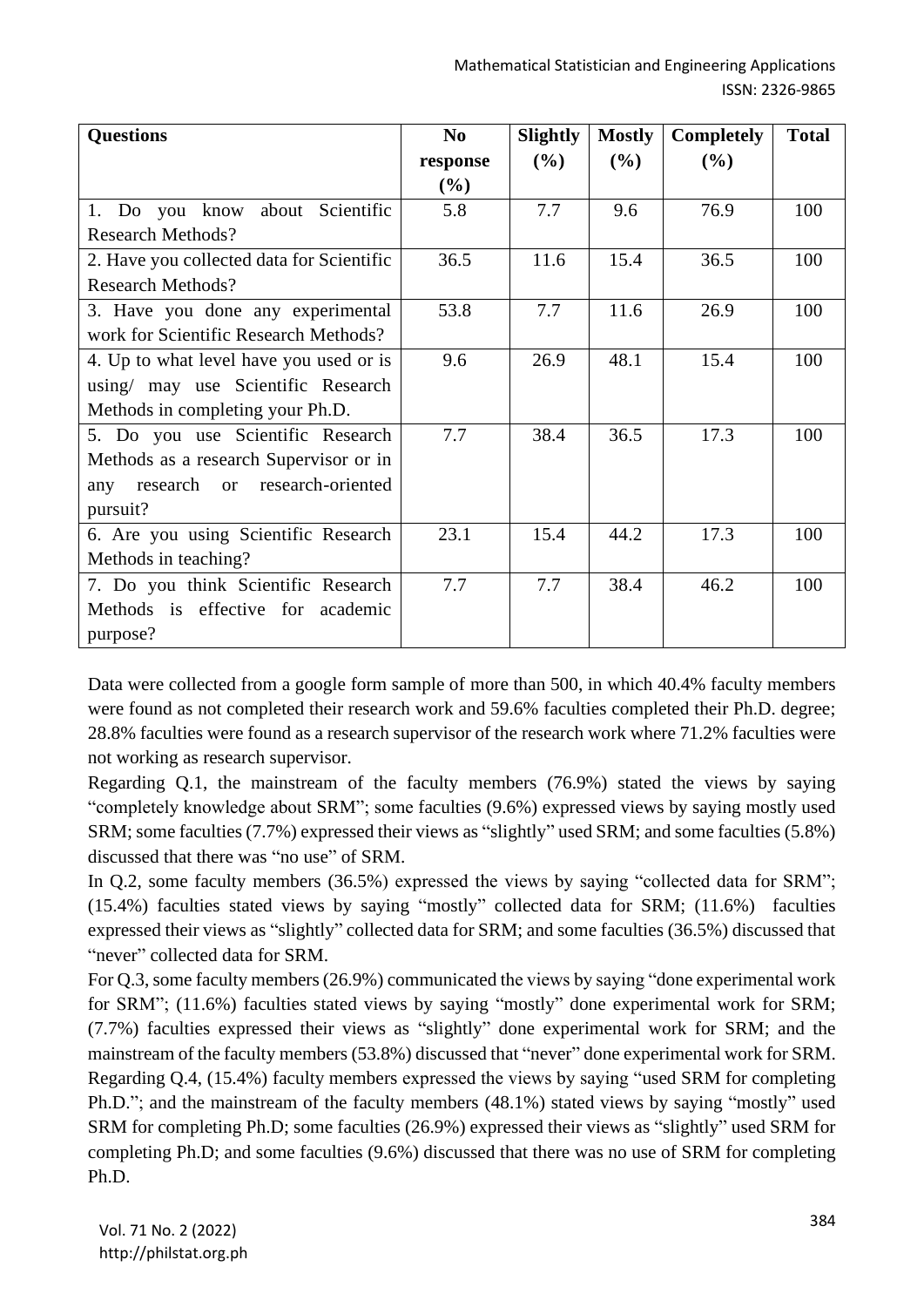In Q.5, the faculty members (17.3%) stated the views by saying "Used SRM as a research supervisor"; (36.5%) faculties stated views by saying "mostly" collected data for SRM; in mainstream (38.4%) faculties expressed their views as "slightly" collected data for SRM; and (7.7%) faculties discussed that never collected data for SRM.

For Q.6, the faculty members (17.3%) expressed the views by saying "used SRM in teaching"; (44.2%) faculties in mainstream stated views by saying "mostly" used SRM in teaching; (15.4%) faculties expressed their views as "slightly" used SRM in teaching; and (23.1%) faculties discussed that "never" used SRM in teaching.

Regarding Q.7, the mainstream of the faculty members (46.2%) stated the views by saying "SRM effective in academic"; (38.4%) faculties expressed the views by saying "mostly" SRM effective in academic; (7.7%) faculties expressed their views as "slightly" SRM effective in academic; and (7.7%) faculties discussed that SRM is "not effective" for academic purpose.

The result have several practical implications. The findings provide an understanding that most engineering faculty know the general information about the concept of Scientific Research Methods and its use in teaching but when it comes to the second question on collection of data by the teachers for the research purposes, half of the faculty remains in the category of never collecting data for SRM. It indicates even after gaining knowledge about Scientific Research Methods, many faculty do not use it for data collection. All faculty know the importance of SRM and Data collection as important tools for any research work but nearly half of the faculty have never done any experimental work for SRM. The responses to the fourth question reveal that out of 59.4% faculty who have completed their Ph D, only 15.4% are using SRM in their teaching work. It further brings to fore that in spite of attaining a Ph D and knowledge about SRM, only 15.4% agree for using SRM in class. It was also found that 59.6% faculties completed their Ph.D. degree; and 28.8% faculties are found as a research supervisor but only 17.3% are completely using SRM as a research supervisor. The data also indicate that 46.2% faculty strongly believe that Scientific Research Methods is effective for academic purpose but only 17.3% is using Scientific Research Methods in teaching. It shows a vast difference in their understanding of the effectiveness of SRM for Academic purposes and the implementation of SRM in their teaching work.

A closer inspection of the aforementioned responses stresses on the focal point of implementation of SRM in engineering. It is observed that the key objectives of modern engineering is not only to impart technical education to the emerging engineers but also to develop their critical, creative and inquisitive attitude. It becomes necessary to inculcate in them the scientific research skills with scientific attitude and scientific competencies.

The present study identifies engineering faculty's scientific research methods competencies and their attitudes towards scientific research methods and the effect of using SRM for teaching purposes. It has been detected that the selected faculty mostly exhibited the kind of knowledge indicative of SRM "do you know about research methods" was in "completely" level. But on the other hand teachers lacked adequate knowledge for SRM process skill which shows "No" for the use of SRM for collection of data and experimental work for research pursuits. This incongruity between the knowledge of SRM and use of SRM for research purposes indicates lack of motivation and resources for implementation of SRM in classroom practices.

Another finding of current study is that in terms of level of use of SRM in completing your Ph.D. most faculty's response reach to "mostly" level but using SRM as a research Supervisor or in any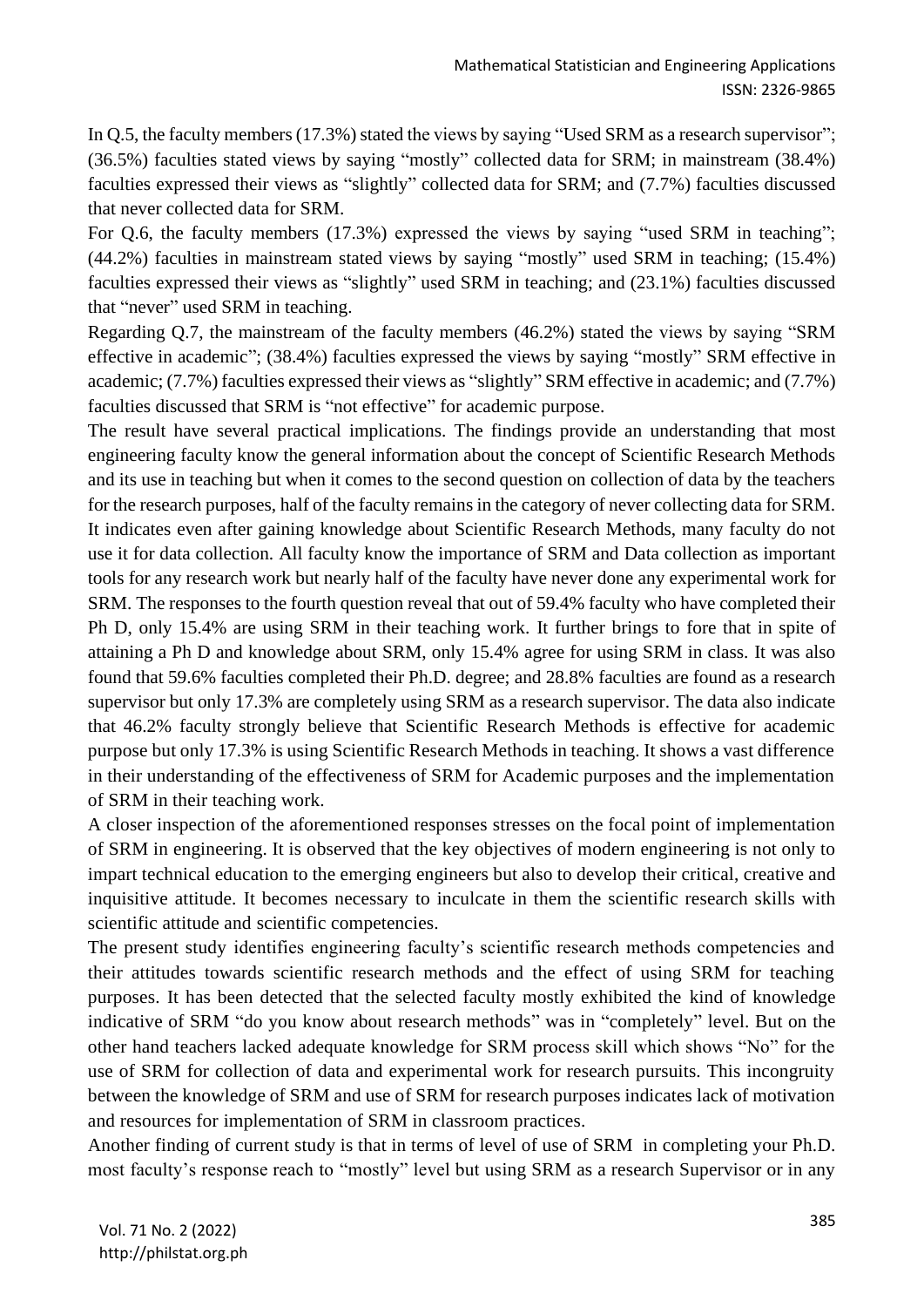research or research-oriented pursuit they stretch to "slightly" level only. This manifests that faculty is very positive about using SRM for their Ph D degree work but lacked high levels of skills in developing their or research-oriented pursuit using SRM.

Another finding of the study is the difference between using Scientific Research Methods in teaching, the faculty agreed to "mostly" level but when the effectiveness of Scientific Research Methods for academic purpose" was asked, they showed "completely" level. This finding indicates that faculty's awareness of effectiveness of SRM for academic purposes but lacked in the implementation part in teaching work.

The findings from this study provide a better insight into the assessments of North Indian Engineering Faculty members on Scientific Research Methods and identifies that implementation of SRM in teaching has substantial effect on teaching and research work. The findings also reveal use of SRM in classroom environment influences the teachers' pedagogical approach and sharpens learner's research attitude and competencies. The benefits of SRM can also be well-understood by the figure.



Figure 2 Benefits of SRM

#### **Recommendations:**

After the investigation, the researcher studies the assessment of engineering faculties on scientific research to reach the point that the faculty member has sufficient knowledge of the subject but less knowledge of scientific research methods. Nearly half of the participants have insufficient knowledge about scientific research methods as a result lack information of innovative ideas and entrepreneurship skills. The present research work finding recommends the following suggestions for engineering faculty members: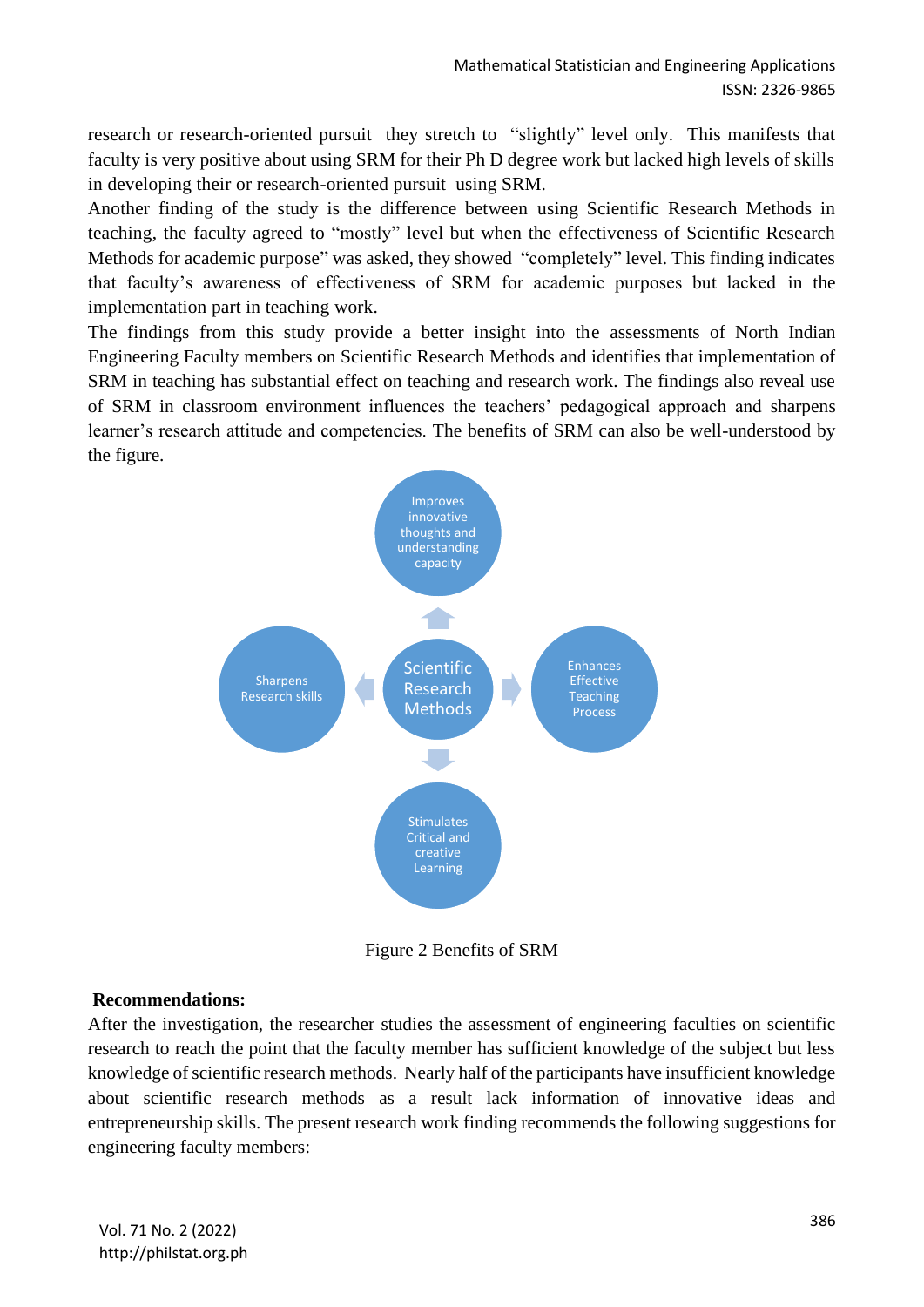(i) The engineering faculty members should adopt scientific research methods in day-to-day activity with students in teaching.

(ii) Whenever discussing the new topic in class, faculty is advised to discuss the importance, application, and purpose behind studying SRM.

(iii) Students can also be given some project work using scientific research methods.

(iv) Faculty can also motivate students to write a research paper of their field with scientific research methods for data collection, analysis and interpretation.

## **Recommendations for Management Committee:**

According to this research work finding the following recommendations for management and higher authorities are as follows:

(i) Provide a research-based environment and motivate the faculty members to do research with some incentive and increment in the facility, in which they can utilize their maximum effort to teach their students with full of confidence and energy.

(ii) Provide the leave and finance facility for engineering faculty members for doing new research work and arrange training for new research techniques.

(iii) Give equal importance to research as well as class work for all engineering faculty members and include this topic as a subject, as compulsory for all students.

#### **Limitation and Future Scope**

A limitation of this research is the nature of the sample, by covering only North Indian Engineering Faculty, so forthcoming may include other faculties also. The present study sheds some light on the importance of Scientific Research Methods-led teaching in an engineering teaching context. However, our results could be dependent from the context in which we operated and which may further have impacted the outcomes. The study limits itself to North Indian Engineering faculty and their use of Scientific Research Methods in teaching. Further studies related to quantify the impact of teaching staff, curriculum deign and implications of SRM in other academics fields can also be done. The challenges in applying SRM in teaching can also be studied at length. Furthermore, the same study may be carried out with variety of questions and by using bigger sample size.

#### **Conclusions**

In this work, it was planned to find the knowledge of engineering faculty about scientific research methods and identify the effect of scientific research methods in the improvement of engineering faculty teaching and research. This work-study was planned in qualitative research design and questionnaire to collect data from more than five hundred faculty members. Through an observational analysis various issues emerged from the use of Scientific Research Methods-led Teaching, particularly in case of North Indian Engineering faculty**.** It was observed that the engineering faculty members lacked knowledge about scientific research methods. The results of this research work data analysis suggest that the management and higher authorities should provide the facilities and encouragement to staff for participation and conduction of the scientific research activities. Our findings also indicate that implementation of scientific research methods in teaching is the need of the hour and higher education sector need to rethink the way teaching content is delivered to face the evolution of education. There is a need of seamless integration of scientific research methods into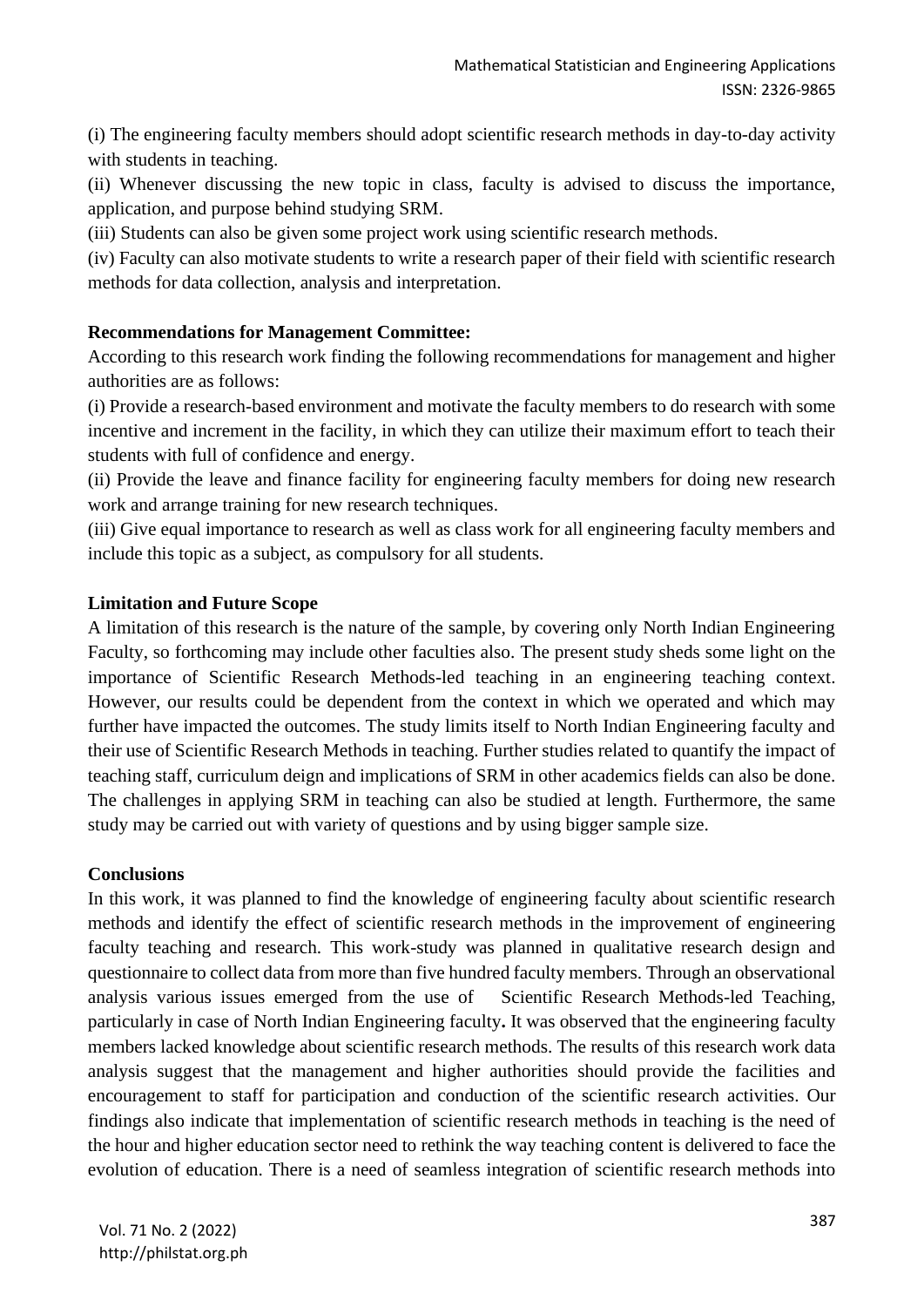teaching. Thematic analysis and the present study suggest better integration of scientific research methods in teaching to pique students' inquisitiveness, stimulate their interest and motivate them for creative and critical learning.

## **References**

- [1]. Choi, A., Seung, E., & Kim, D. (2019). Science teachers' views of argument in scientific inquiry and argument-based science instruction. Research in Science Education, 1-18. [https://doi.org/10.1007/s11165-019-9861-9.](https://doi.org/10.1007/s11165-019-9861-9)
- [2]. Çigdemoglu, C., & Köseoğlu, F. (2019). Improving science teachers' views about scientific ınquiry. Science & Education, 28, 439–469. https://doi.org/10.1007/s11191-019- 00054-0.
- [3]. Eliyahu, E. B., Assaraf, O. B. Z., & Lederman, J. S. (2020). Do not just do science inquiry, understand it! The views of scientific inquiry of Israeli Middle school students enrolled in a scientific reserve course. Research in Science Education, 1-19. https://doi.org/10.1007/s11165- 020-09925-x.
- [4]. Glesne, C. (2016). Becoming qualitative researchers: An introduction. New Jersey: Pearson.
- [5]. Hull, D. L. (2010). Science as a process: An evolutionary account of the social and conceptual development of science. University of Chicago Press.
- [6]. Hyland, K. (1998). Hedging in scientific research articles (Vol. 54). John Benjamins Publishing.
- [7]. Lederman, J. S., Lederman, N. G., Bartels, S. L., & Jimanez, J. P. (2019). Understandings of scientific inquiry: An international collaborative investigation of grade seven students. Bridging Research and Practice in Science Education, 189–201. https://doi.org/10.1007/978-3-030-17219- 0 12.
- [8]. Liang, L. L., Chen, S., Chen, X., Kaya, O. N., Adams, A. D., Macklin, M., & Ebenezer, J. (2009). Preservice teachers' views about nature of scientific knowledge development: An international collaborative study. International Journal of Science and Mathematics Education, 7(5), 987-1012. [https://doi.org/10.1007/s10763-008-9140-0.](https://doi.org/10.1007/s10763-008-9140-0)
- [9]. Malik, A., Kumar, V., & Malik, A. K. (2016). Importance of Operations Research in Higher Education. International Journal of Operations Research and Optimization, 7(1-2), 35-40.
- [10]. Malik A, Malik A. K. The role of Mathematics in Entrepreneurship. International Transactions in Mathematical Sciences and Computer, 9(1-2). 92-96
- [11]. Roth, WM., McGinn, M.K. & Bowen, G.M. (1998). How prepared are preservice teachers to teach scientific inquiry? Levels of performance in scientific representation practices. Journal of Science Teacher Education 9, 25-48. [https://doi.org/10.1023/a:1009465505918.](https://doi.org/10.1023/a:1009465505918)
- [12]. Tsai, C. C. (2007). Teachers' scientific epistemological views: The coherence with instruction and students' views. Science Education, 91(2), 222–243. https://doi.org/10.1002/sce.20175.
- [13]. Wilson, E. B. (1990). An introduction to scientific research. Massachusetts: Courier Corporation.
- [14]. Sampson, V., & Blanchard, M. R. (2012). Science teacher and scientific argumentation: trends in views and practice. Journal of Research in Science Teaching, 49(9), 1122– 1148. [https://doi.org/10.1002/tea.21037.](https://doi.org/10.1002/tea.21037)
- [15]. Harland, T., Staniforth, D. (2000), Action research: a culturally acceptable path to professional learning for university teachers? Educational Action Research, 8(3): 499–514.
- [16]. Trowler, P., & Wareham, T. (2008). Tribes, territories, research and teaching. In *Higher Education* (pp. 1).
- [17]. Clark, B.R. (1997). The modern integration of research activities with teaching and learning. *The Journal of Higher Education*, 68(3), 241–255. doi:10.2307/2960040.